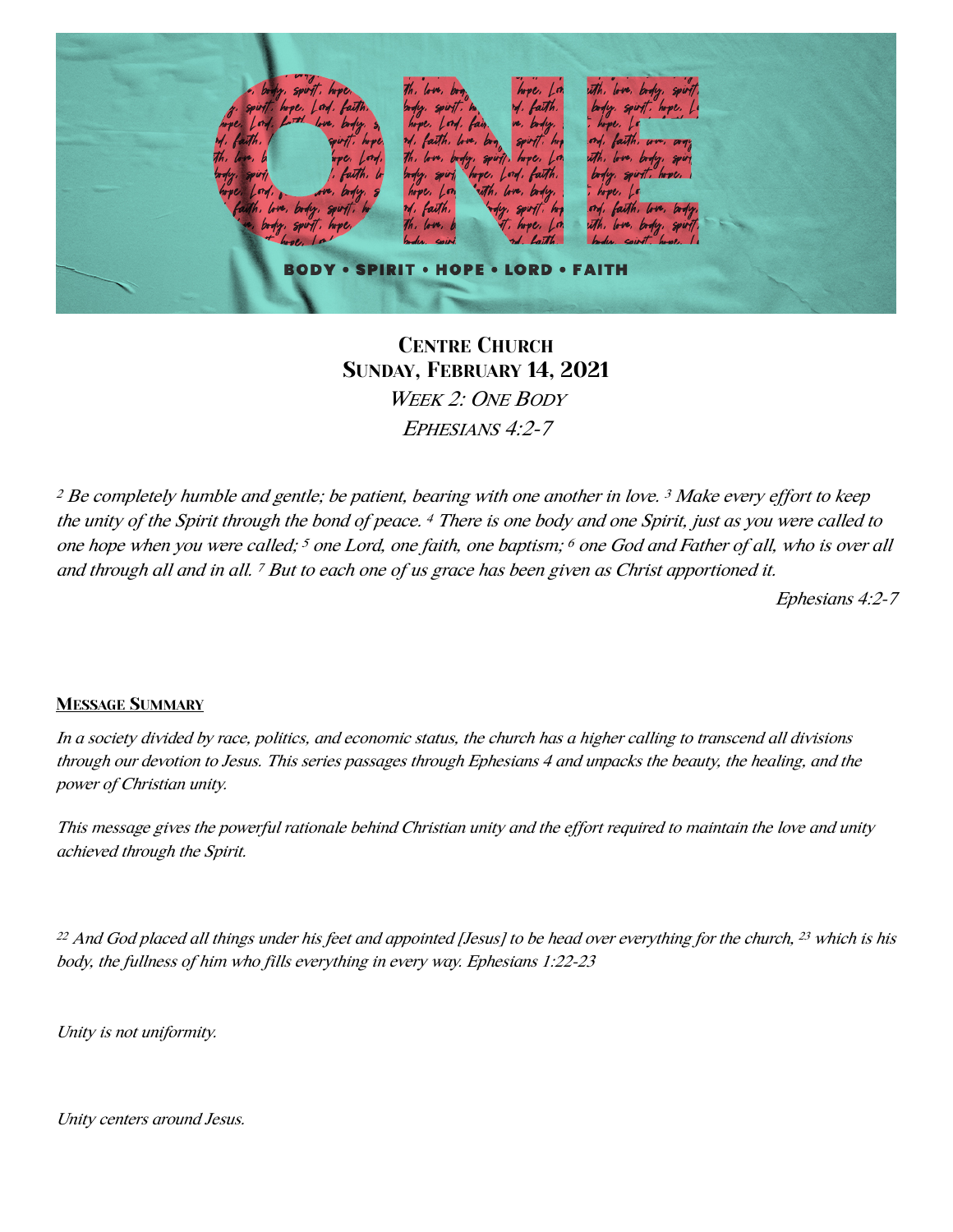*Unity does not mean everyone is right.*

*Unity does not avoid the hard conversations.*

#### Put It Into Practice [\(CBCVA.ORG/ONESTEP\)](http://cbcva.org/onestep)

*Share a meal and your story.*

*Join a conversation environment.*

*Partner with Centre Church.*

*Sign-up to serve.*

*Seek care.*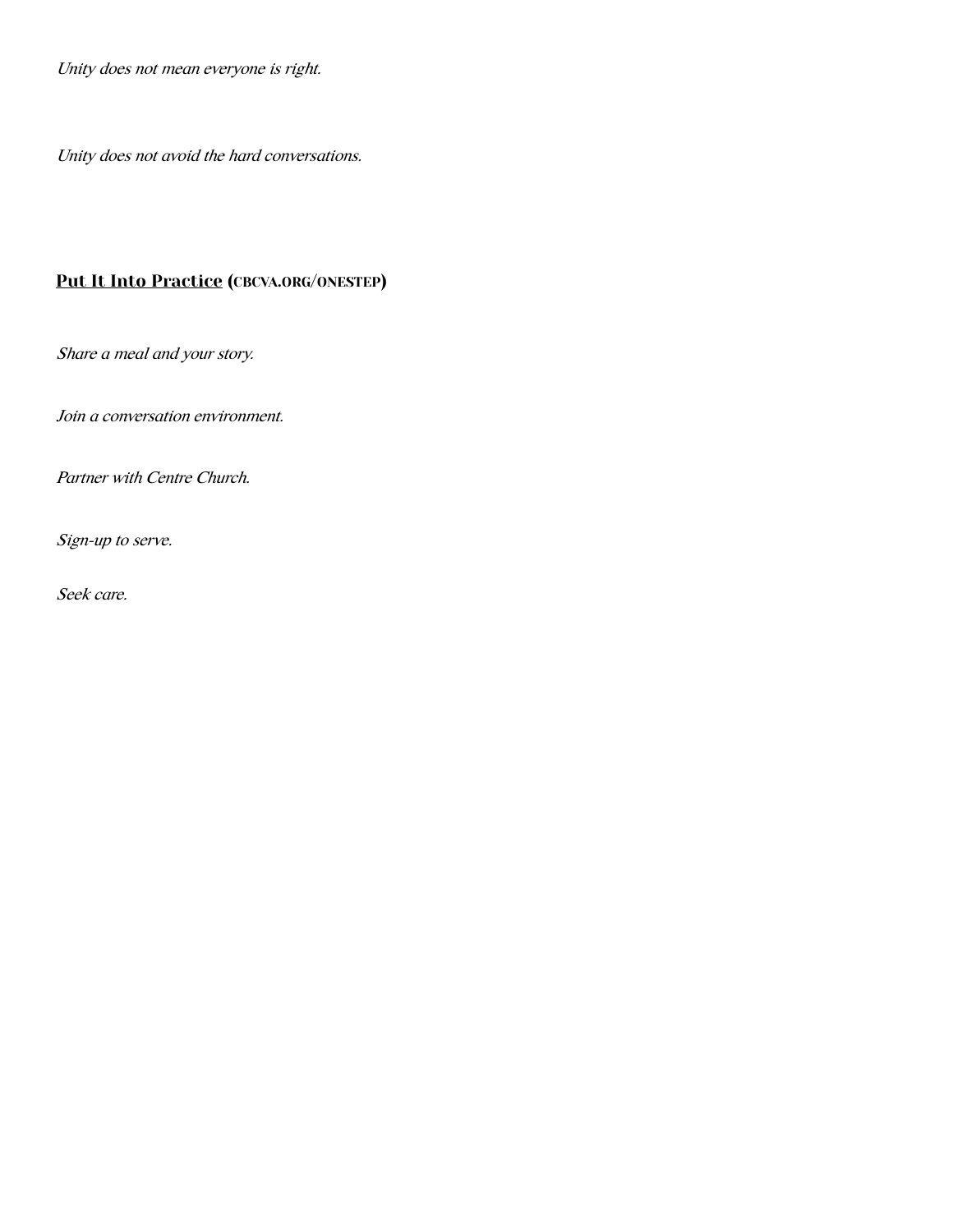

## WEEK 2: ONE BODY D-GROUP DISCUSSION GUIDE

#### GET TO KNOW YOU

*Have you ever had a broken bone or perhaps part of your body that wasn't working quite right? How did it a*ff*ect the rest of your body and your every day life? Have you ever experienced a time when your family or place of work was broken or dysfunctional? How did it a*ff*ect you when you weren't living in unity with those around you?*

#### DISCUSSION QUESTIONS

- *1. Pastor Josh talked about the di*ff*erence between unity and uniformity. What are some examples of things churches can have di*ff*erences about and still be united around Jesus?*
- *2. Within the church in general today, what are some of the biggest issues dividing and tearing churches apart? Why are these issues so divisive?*
- *3. Read Ephesians 4:2. How could and how would our churches look di*ff*erent if we approached our di*ff*erences and divisions by living out Ephesians 4:2 literally? What are speci*fi*c ways or examples of how to live out this verse?*
- *4. Read Ephesians 4:3. Too many Christians don't make every e*ff*ort to maintain the unity of the Spirit to the bond of peace. What's at stake if we don't make every e*ff*ort? What's the impact of a church that does make every e*ff*ort?*
- *5. Look at the* fi*ve next steps to unity (Message Notes). You've already joined a conversation environment. How can environments like D-Groups help a church achieve unity? Are there any other steps that you can take in the next several weeks to practically help our church become ONE?*

Finish your time together with prayer. If you would like Centre Church to pray for anything in particular for you, let your D-Group Leader know.